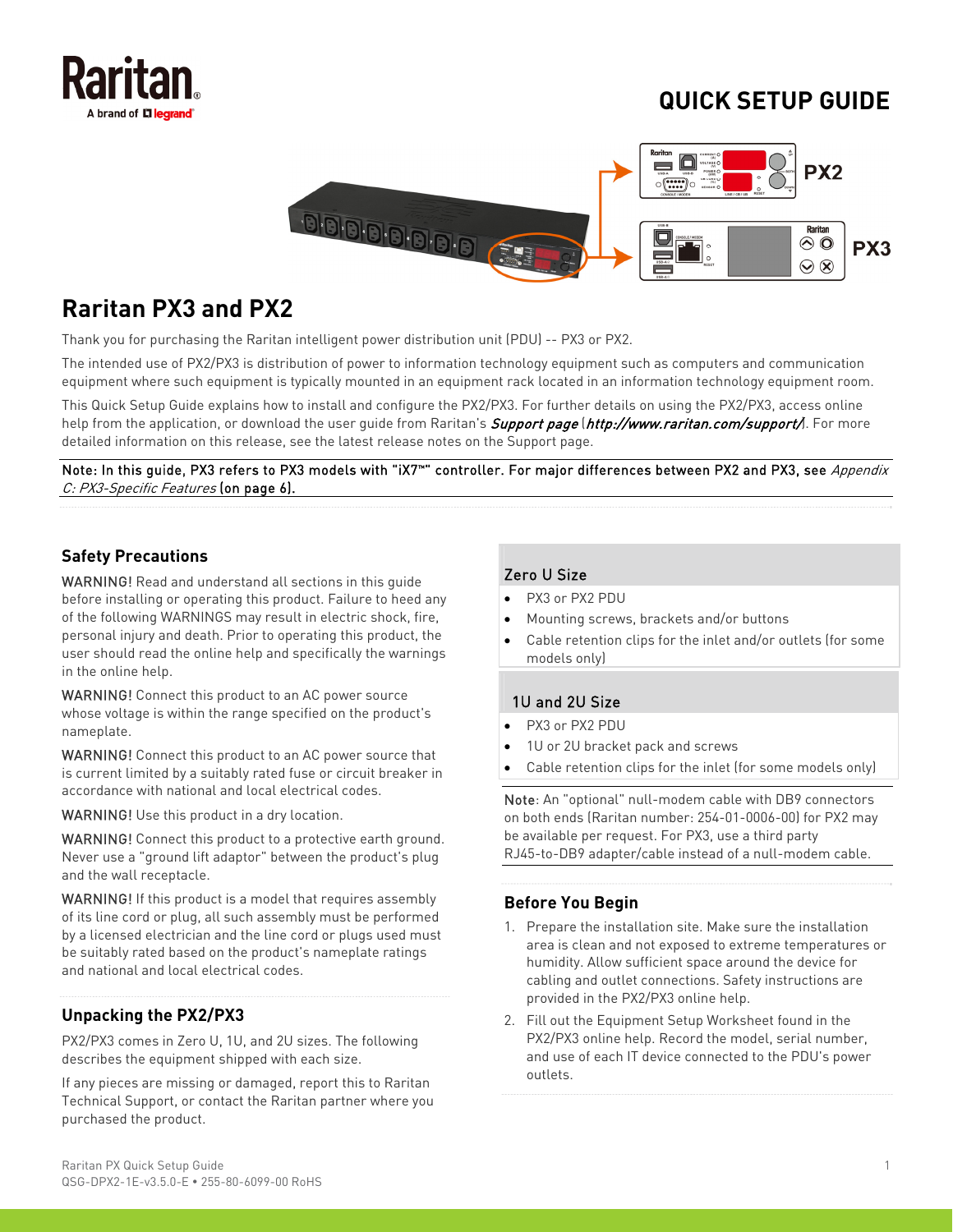

# **Mounting the PDU**

Use one of the mounting methods to install your PX2/PX3 as appropriate.

# Circuit Breaker Orientation Limitation

Usually a PDU can be mounted in any orientation. However, when mounting a PDU with circuit breakers, you must obey these rules:

- Circuit breakers CANNOT face down. For example, do not horizontally mount a Zero U PDU with circuit breakers on the ceiling.
- If a rack is subject to shock in environments such as boats or airplanes, the PDU CANNOT be mounted upside down. If installed upside down, shock stress reduces the trip point by 10%.

Note: If normally the line cord is down, upside down means the line cord is up.

# Mounting 1U or 2U Models

Using the appropriate brackets and tools, fasten the 1U or 2U device to the rack or cabinet.

#### To mount the PX2/PX3 device:

1. Attach a rackmount bracket to both sides of the PX2/PX3 with the provided screws.



2. Insert the cable-support bar into rackmount brackets.



3. Secure with the provided end cap screws.



4. Fasten the rackmount brackets' ears to the rack using your own fasteners.

#### Mounting Zero U Models Using Baseplate-Based Tools

You can use one of the three baseplate-based tools to mount the PDU: L-brackets, buttons or claw-foot brackets.

#### ▶ To mount Zero U models using baseplates:

- 1. Align the baseplates on the rear of the PX2/PX3 device.
- 2. Make the baseplates grasp the device lightly. Use the included L-shaped hex key to loosen the hex socket screws until the baseplate is "slightly" fastened.



- 3. Attach brackets or buttons to the baseplates.
	- Fasten each L-bracket or claw-foot bracket to each baseplate with at least three screws (one through each slot).



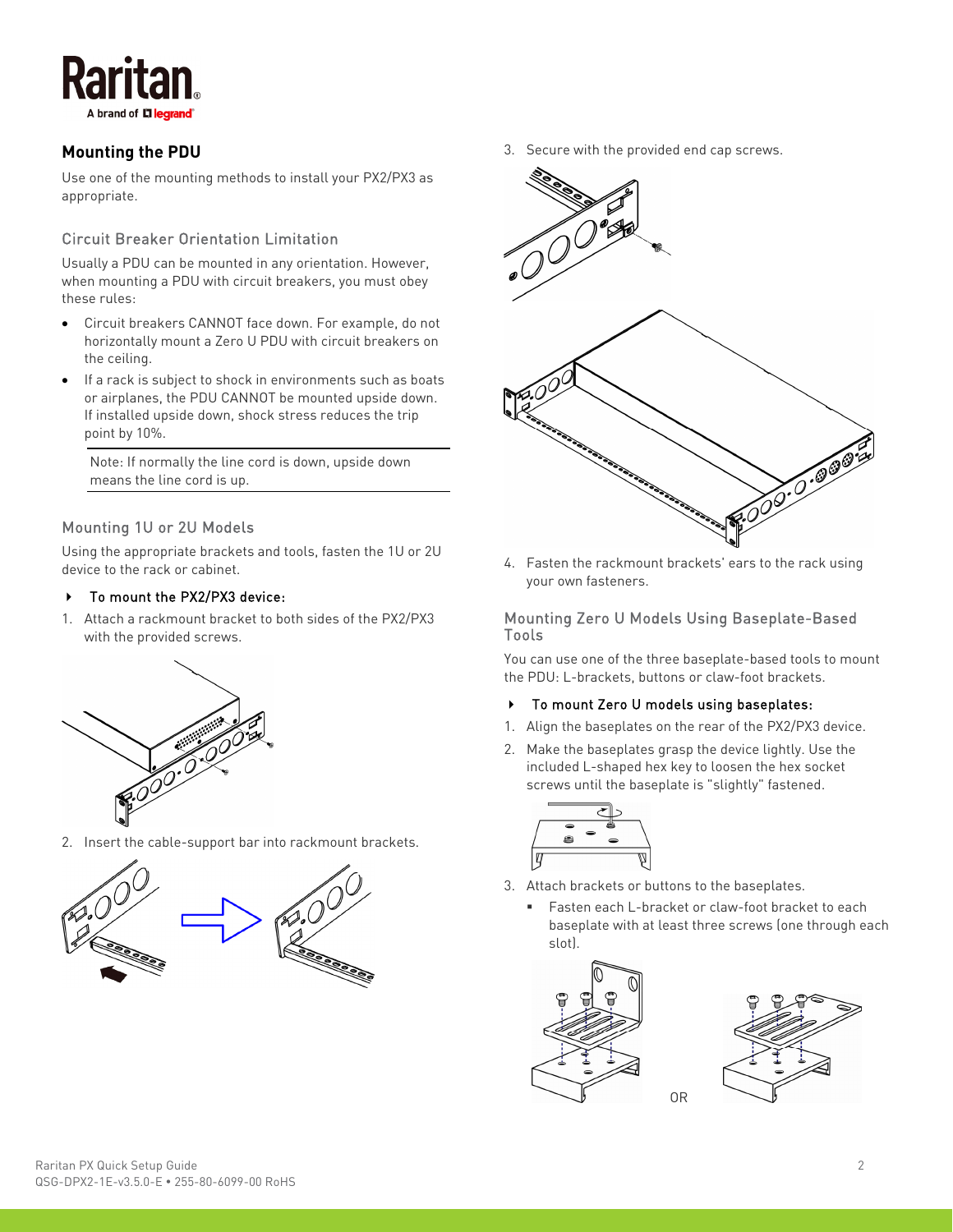

 Screw each mounting button to each baseplate. The recommended torque for the button is 1.96 N·m (20 kgf·cm).



- 4. Fasten the device to the rack or cabinet using the baseplaed-based tools.
	- Use rack screws to fasten L-brackets or claw-foot brackets on the PDU to the rack.
	- For the buttons, press the PDU forward, pushing the mounting buttons through the mounting holes, then letting the device drop about 5/8".

# Mounting Zero U Models Using Buttons

- 1. Turn to the rear of the PDU.
- 2. Locate the two screw holes on the rear panel.
- 3. Screw a button in each screw hole. The recommended torque for the button is 1.96 N·m (20 kgf·cm).



4. Press the PDU forward, pushing the mounting buttons through the mounting holes, then letting the PDU drop slightly.

### Mounting Zero U Models Using L-Brackets and **Buttons**

1. Fasten the L-bracket to each end of the PDU.



- 2. Choose either of the following ways to fasten the PDU to the rack.
	- Attach the rack screws to the two rackmount holes of each L-bracket.
	- Screw a mounting button in the back center of each L-bracket and then have both buttons engage the

mounting holes in the rack. The recommended torque for the button is 1.96 N·m (20 kgf·cm).



# **Installing Cable Retention Clips on the Inlet (Optional)**

If your PX2/PX3 device is designed to use a cable retention clip, install the clip before connecting a power cord. A cable retention clip prevents the connected power cord from coming loose or falling off.

- To install and use a cable retention clip on the inlet:
- 1. Install the cable retention clip by inserting two ends of the clip into the two tiny holes adjacent to the inlet.

### Zero U models 1U/2U models





2. Connect the power cord to the inlet, and press the clip to hold the cord.

#### Zero U models 1U/2U models





# **Connecting the PX3 Locking Line Cord**

A PX3 model is shipped with a locking line cord. Plug that cord into the PDU's inlet and the cord is securely locked.

Note: To remove the cord, press the locking clips or push the slide buttons at two sides of the cord's connector. For details, see the topic titled "Disconnecting a PX3 Locking Line Cord" in the PX3 online help.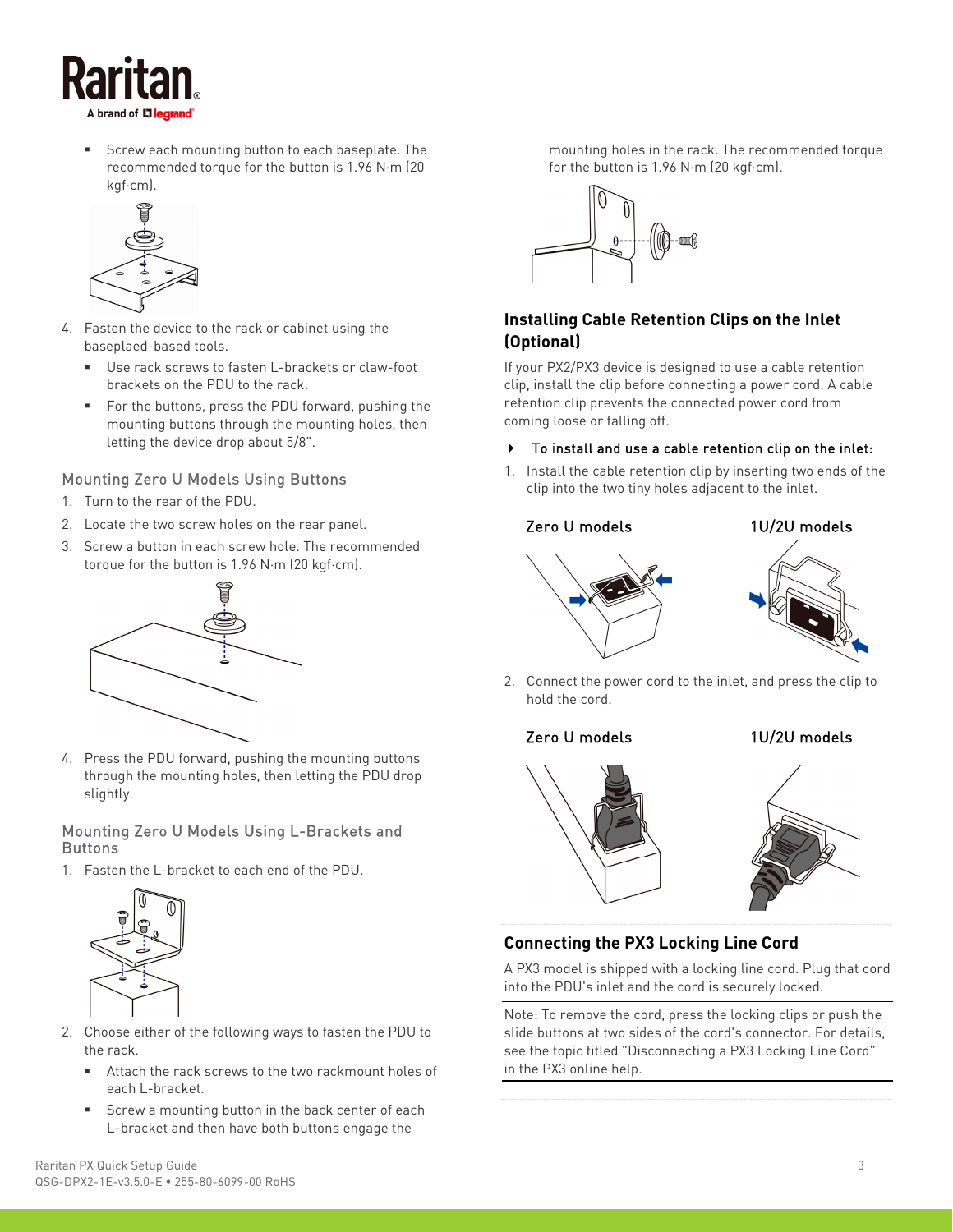

# **Connecting the PDU to a Power Source**

The distance between a PDU and its power source must be SHORTER than the PDU's line cord to avoid stretching out the cord. A locking connector used at the power source is highly recommended for a secure connection.

#### To connect a PDU to the power source:

<span id="page-3-0"></span>1. Verify that all circuit breakers on the PX2/PX3 are set to ON. If not, turn them ON.

Or make sure that all fuses are inserted and seated properly. If there are any fuse covers, ensure that they are closed.

Note: Not all models have overcurrent protectors.

- 2. Connect each PX2/PX3 to an appropriately rated branch circuit. See the label or nameplate affixed to your PX2/PX3 for appropriate input ratings or range of ratings.
- <span id="page-3-1"></span>3. When a PX2/PX3 powers up, it proceeds with the power-on self test and software loading for a few moments. At this time, the outlet LEDs cycle through different colors.

Note: If a PDU beeps after being powered up, either its circuit breaker has tripped or the L-N wiring is reversed. If no circuit breakers tripped, check the wiring of the plug adapter that is used or the direction in which the plug or plug adapter is plugged into the power socket.

4. When the software has completed loading, the outlet LEDs show a steady color and the front panel display illuminates.

Note: A PX2-1000 or PX3-1000 PDU does not have outlet LEDs so only the front panel display illuminates.

#### **Connecting the PDU to Your Network**

PX2/PX3 can be connected to a wired or wireless network.

#### To make a wired connection:

- 1. Connect a standard network patch cable to the Ethernet port on the PX2/PX3.
- 2. Connect the other end of the cable to your LAN.

Note: The "green" Ethernet port labeled "ETH 010/100/1000" supports up to 1000 Mbps so it is highly recommended for network connection. If connecting both ports to the LAN, you must connect them to two "different" subnets. If you are not sure whether the device is connected to the same or different subnets, contact your IT department.

#### ▶ To make a wireless connection:

- 1. Connect an appropriate USB wireless LAN adapter to the PDU.
- 2. Make sure the wireless LAN configuration is supported by your PDU. See Appendix B: Wireless LAN Information (on page [6](#page-5-1)).

### **Initial Network Configuration**

Depending on your networking environment, the best method to initially configure your PX2/PX3 differs.

- For a DHCP IPv4 networking environment, see Using a Web Browser (on page [4\)](#page-3-0).
- For an IPv6 or "static" IPv4 networking environment, see Appendix A: Configuration via a Mobile Device or PDView (on page [5](#page-4-0)).

#### **Using a Web Browser**

Initial configuration using a web browser involves these two steps.

#### Step 1: Retrieve the IP Address (on page [4](#page-3-1))

Step 2: Log in to the PX2/PX3 Web Interface (on page [5\)](#page-4-1)

#### Step 1: Retrieve the IP Address

After connecting to a DHCP IPv4 network, an IPv4 address is automatically assigned to your PX2/PX3.

PX3's IP address is available using the front panel display.

PX2's IP address is available by connecting an iOS or Android mobile device to PX2.

#### PX3 Models

The PX3 front panel display is similar to the diagram below.



- To retrieve the IP address:
- 1. Press  $\left\langle \mathbf{X} \right\rangle$  or  $\mathbf{Q}$  to show the "Main Menu."
- 2. Press  $\bigcirc$  or  $\bigcirc$  to select "Device Info," and press .
- 3. Press  $\bigcirc$  or  $\bigcirc$  until the device's IP address is displayed.

#### PX2 Models

- 1. Download Raritan's app, PDView, to your mobile device. See Step 1: Download the "PDView" App (on page [5\)](#page-4-2).
- 2. Connect the mobile device to PX2's USB port -- iOS via USB-A, or Android via USB-B. See Step 2: Connect the Mobile Device to PX2/PX3 (on page [5\)](#page-4-3).
- 3. Launch PDView to access the PX2 web interface. See Step 3: Launch PDView (on page [6](#page-5-2)).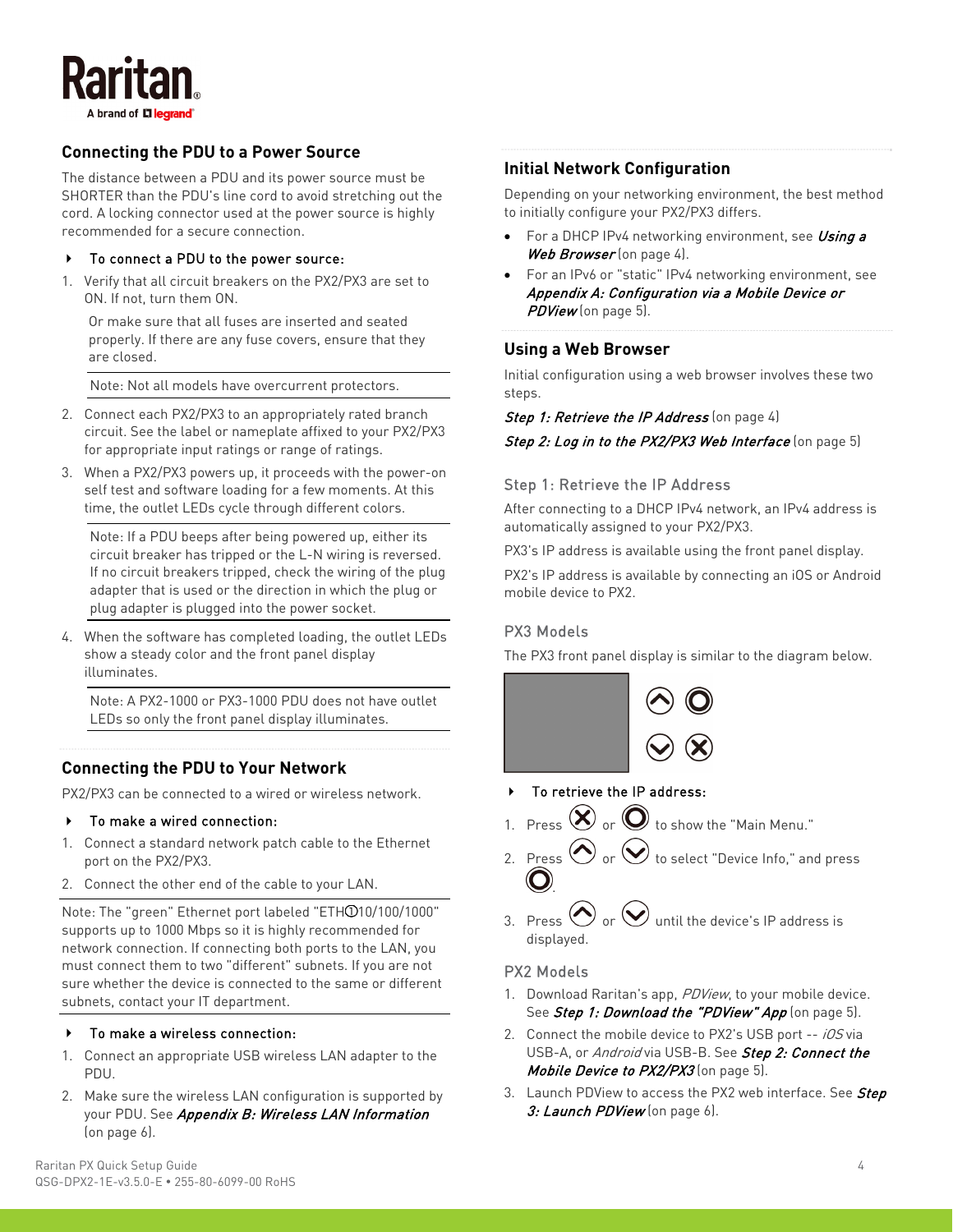

4. Choose Maintenance > Device Information. Click 'Network' to check the IP address.

Alternative: The DHCP-assigned IP address can be also retrieved through the PDU's MAC Address., which is shown on the PDU's label. To use this method, contact your LAN administrator for assistance.

### <span id="page-4-1"></span>Step 2: Log in to the PX2/PX3 Web Interface

<span id="page-4-0"></span>The PX2/PX3 supports common web browsers, including Microsoft Internet Explorer®, Mozilla Firefox®, and Google® Chrome.

#### ▶ To access the PX2/PX3 web interface:

1. Open a web browser and type the IP address of PX2/PX3.

<span id="page-4-2"></span>

- 2. Accept any security warnings that may appear.
- 3. Type the default user credentials and click Login.
	- User name: admin
	- Password: raritan
- 4. When prompted to change the password, change or ignore it.
	- To change it, type the new password and click Ok.
	- To ignore it for this time only, click Not Now.
	- To ignore it permanently, select "Do not ask again" and click Not Now.

It is highly recommended to change the default password. Make sure the new password is noted down and kept in a secure place.

#### **What To Do Next**

- 1. Connect IT equipment to the outlet(s) on the PX2/PX3.
- 2. Launch the web browser if not yet. See Step 2: Log in to the PX2/PX3 Web Interface (on page [5\)](#page-4-1).
- 3. Choose Device Settings > Date/Time to configure the PX2/PX3 with the proper date and time or synchronize it with an NTP server. The PX2/PX3 device's time must be in sync with the LDAP server to use LDAP authentication.

Note: If you are using Sunbird's Power IQ to manage the PX2/PX3, you must configure Power IQ and the PX2/PX3 to have the same date/time or NTP settings.

<span id="page-4-3"></span>4. To change network settings, choose Device Settings > Network.

Tip: You can enable both wired and wireless networking so that the PX2/PX3 can be accessed via either wired or wireless IP address.

- 5. The PX2/PX3 is sent from the factory with all the outlets ON. If your model is outlet-switching capable, turn OFF the outlets without devices connected.
- 6. Use the menu to the left to configure user profiles, privileges, security, or outlet thresholds.

Note: Detailed instructions are available in the PX2 or PX3 online help or user guide.

# **Appendix A: Configuration via a Mobile Device or PDView**

An iOS or Android mobile device, such as a smartphone or tablet, can function as a local display of PX2/PX3. Note that the Android device must support USB "On-The-Go" (OTG), or this function does not work.

#### Step 1: Download the "PDView" App

Raritan's app "PDView" is required for the mobile device to function as a local display. It is a free app.

#### ▶ To download PDView:

- 1. Visit either Apple App or Google Play Store.
	- https://itunes.apple.com/app/raritan-pdview/id780382 738



 https://play.google.com/store/apps/details?id=com.rar itan.android.pdview



2. Install PDView.



#### Step 2: Connect the Mobile Device to PX2/PX3

The USB cable and USB port to connect are determined by your mobile operating system.

#### ▶ To connect your mobile device to PX2/PX3:

1. Get an appropriate USB cable for your mobile device.

- iOS: Use the regular USB cable shipped with your iOS mobile device.
- Android: Use an USB OTG adapter cable.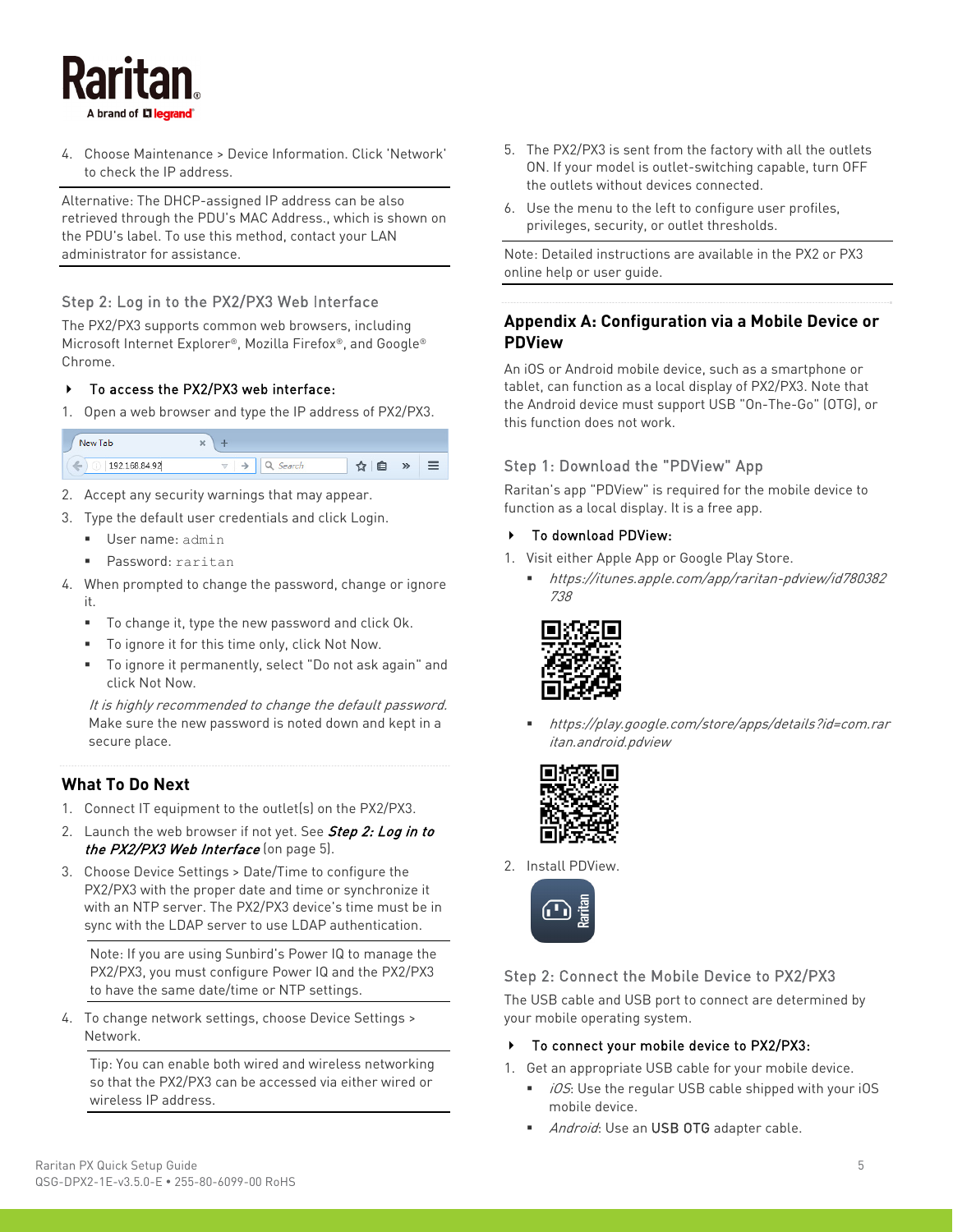

- 2. Connect the mobile device to the appropriate USB port on the PX2/PX3.
	- $\blacksquare$  *iOS*: USB-A port.
	- Android: USB-B port



# <span id="page-5-2"></span>Step 3: Launch PDView

You can access the PX2/PX3 web interface via PDVie or change the settings.

#### To access the PX2/PX3 web interface:

- 1. Launch PDView on your mobile device.
- 2. Wait until PDView detects the connected PX2/PX3 and shows the word "Connected" in green.

# **Connected**

3. If the factory-default user credentials "admin/raritan" remain unchanged, PDView automatically logs in to the web interface of PX2/PX3.

If they have been changed, the login screen displays instead and you must enter appropriate user credentials for login.

- 4. (Optional) For initial login, you are prompted to change the password. See Step 2: Log in to the PX2/PX3 Web Interface (on page [5](#page-4-1)).
- 5. Now you can view the data or change any PX2/PX3 settings.
	- For details, refer to the user guide or online help on the Raritan website.

# <span id="page-5-1"></span>**Appendix B: Wireless LAN Information**

# <span id="page-5-3"></span><span id="page-5-0"></span>USB Wireless LAN Adapters

The PX2/PX3 supports the following USB Wi-Fi LAN adapters.

| Wi-Fi LAN adapters  | Supported 802.11<br>protocols |
|---------------------|-------------------------------|
| SparkLAN WUBR-508N  | A/B/G/N                       |
| Proxim Orinoco 8494 | A/B/G                         |
| Zyxel NWD271N       | B/G                           |

|            | To make a wireless connection:                                                                                                                       |  |
|------------|------------------------------------------------------------------------------------------------------------------------------------------------------|--|
|            | Do one of the following:                                                                                                                             |  |
| ew to view | • Plug a supported USB wireless LAN adapter into the<br>USB-A port on your PX2/PX3.                                                                  |  |
|            | • Connect a USB hub to the USB-A port on the PX2/PX<br>Then plug the supported USB wireless LAN adapter<br>into the appropriate USB port on the hub. |  |

### Supported Wireless LAN Configuration

If wireless networking is preferred, ensure that the wireless LAN configuration of your PX2/PX3 matches the access point. The following is the wireless LAN configuration that the PX2/PX3 supports.

Wi-Fi LAN adapters Supported 802.11

Edimax EW-7722UnD  $A/B/G/N$ TP-Link TL-WDN3200 v1  $\vert$  A/B/G/N Raritan USB WIFI A/B/G/N

Connecting the Wireless LAN Adapter

or to a USB hub attached to the PDU.

You can connect the wireless LAN adapter either to the PDU

protocols

into the

PX2/PX3.

- Network type: 802.11 A/B/G/N
- Protocol: WPA2 (RSN)
- Key management: WPA-PSK, or WPA-EAP with PEAP and MSCHAPv2 authentication
- Encryption: CCMP (AES)

Tip 1: Supported 802.11 network protocols vary according to the wireless LAN adapter being used with the PX2/PX3. See USB Wireless LAN Adapters (on page [6](#page-5-3)).

Tip 2: You must configure PX2/PX3 to enable its wireless LAN interface. See the topic titled Configuring Network Settings in the User Guide.

# **Appendix C: PX3-Specific Features**

#### Dual Networking and Power Sharing

PX3 with iX7™ controller supports the following significant features.

Dual networking with two Ethernet ports (ETH1/ETH2):

Both Ethernet ports must connect to two "different" subnets. Connection to the same subnet is NOT recommended.

Power sharing via the EXPANSION port: